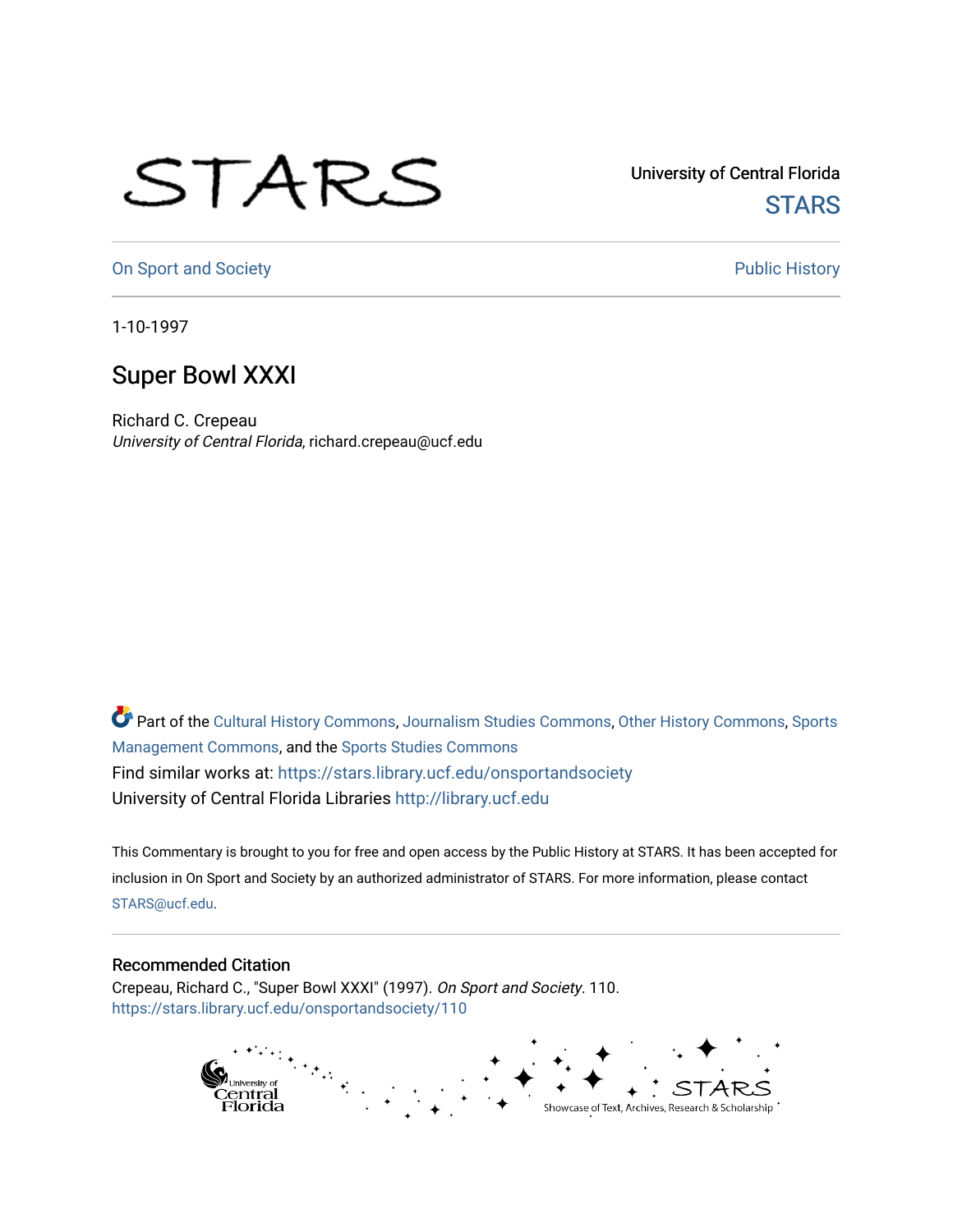## SPORT AND SOCIETY FOR H-ARETE JANUARY 10, 1997

If the Carolina Panthers and the Jacksonville Jaguars meet in Super Bowl XXXI Pete Rozelle will come back to present the trophy. He will do so not only to symbolize the extraterrestrial character of the event, but also to symbolize how deeply Rozelle's legacy of parity has become ingrained into the fabric of the National Football League.

What Rozelle thought he understood was the concept that competitive teams and competitive games up and down the standings would be good for team attendance through the long season. Fans would not lose interest if most every team had a shot at the playoffs deep into the season. What he didn't understand, was that if parity really did come most teams would come to look the same, the margins of difference would be small, and mediocre teams could qualify for the playoffs, and then if they got hot could move to conference championships and perhaps even the Super Bowl.

This is not to say that the Panthers and Jaguars or any other feline teams are not good football teams. Clearly the Carolina Panthers are a good team having won all of their home games, and then defeating the defending Super Bowl Champions in the playoffs. The Panthers, because the expansion draft allowed the new teams to get quality players, and because limited free agency allowed them to get more quality players, were able to build a good veteran team quickly. That they could move to the top so fast how ever is a tribute to the mediocrity of the league.

As for the Jaguars they are a younger team which picked up some quality free agents and a very good quarterback via the trade route, but they are not a great team. They are a team that with a mediocre schedule got hot at the end of the season, built some confidence, and in a series of strange plays mixed with moxie and good coaching managed to make the playoffs, pound the aging Buffalo Bills, and shock a Denver team plagued by mistakes and the bizarre, while being out hustled.

So now we have the spectacle of two expansion teams two years into their existence reaching the finals in both conferences of the NFL. No team had done that before with the Bengals reaching the playoffs in their third year and the Bucs reaching the conference finals in their fourth year.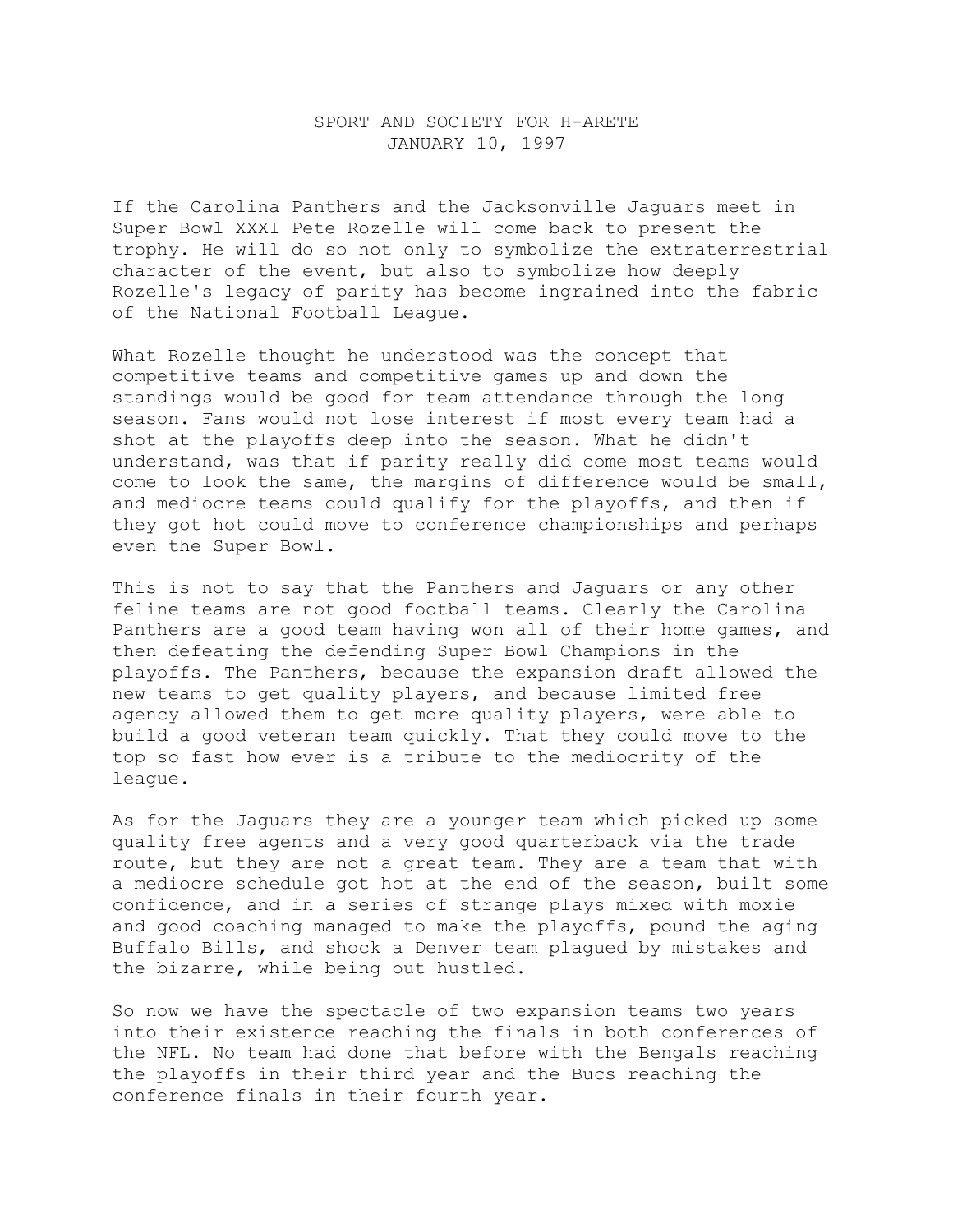The Panthers and Jaguars are now one win away from the Super Bowl. They are one win away from making the National Football League the laughing stock of professional sports.

At the same time it is a wonderful development for those in the expansion cities. Fans who thought they might wait for years to experience the joy of victory, have moved with glee away from the agony of defeat. Thirty to forty thousand fans were at the stadium to welcome the team home at 1:30 a.m. as the Jaguars returned from the mountains while remaining a mile high even though they were back at sea level.

As for the Carolina fans they were able to scream themselves silly at the Big-E in Charlotte while their team pounded the Cowboys into submission.

For others the consequences of these developments have been less than euphoric. The Buffalo Bills will likely move to overhaul an aging team, with an aging coach, in the wake of their loss to Jacksonville. The Broncos will remain in shock throughout the remainder of the winter and into the summer, and they may be several years trying to recover. The Carolina Panther's rivals in the Western Division of the National Conference will be involved in some very serious reassessment of their franchises and personnel.

We have already seen the heavy toll this year in the coaching ranks, and one suspects that General Managers will pay a similar price. Fans and owners are asking, and rightly so, why their team has taken four, six, ten or more years to move to the top of the league, while Carolina and Jacksonville achieved excellence in only two years. Of course it's not excellence, only a slight edge among equals, but that has been more than enough.

Heads have already rolled. In the western division of the NFC New Orleans said good-bye to Jim Mora before the season was over, while Atlanta and the Rams dismissed their coaches at the end of the regular season. In the AFC David Shula was gone from Cincinnati half way through the season. Rich Kotite "was not fired and did not quit" as the Jets coach at the end of the season, but he is gone. Mike White was fired the day before Christmas by the Raiders in an Al Davis special. Back in the NFC Dan Reeves is out as Giants coach and Wayne Fontes, after several years of miracle finishes, is now finished in Detroit. Bobby Ross has gotten the axe in San Diego over those all too familiar "philosophical differences."